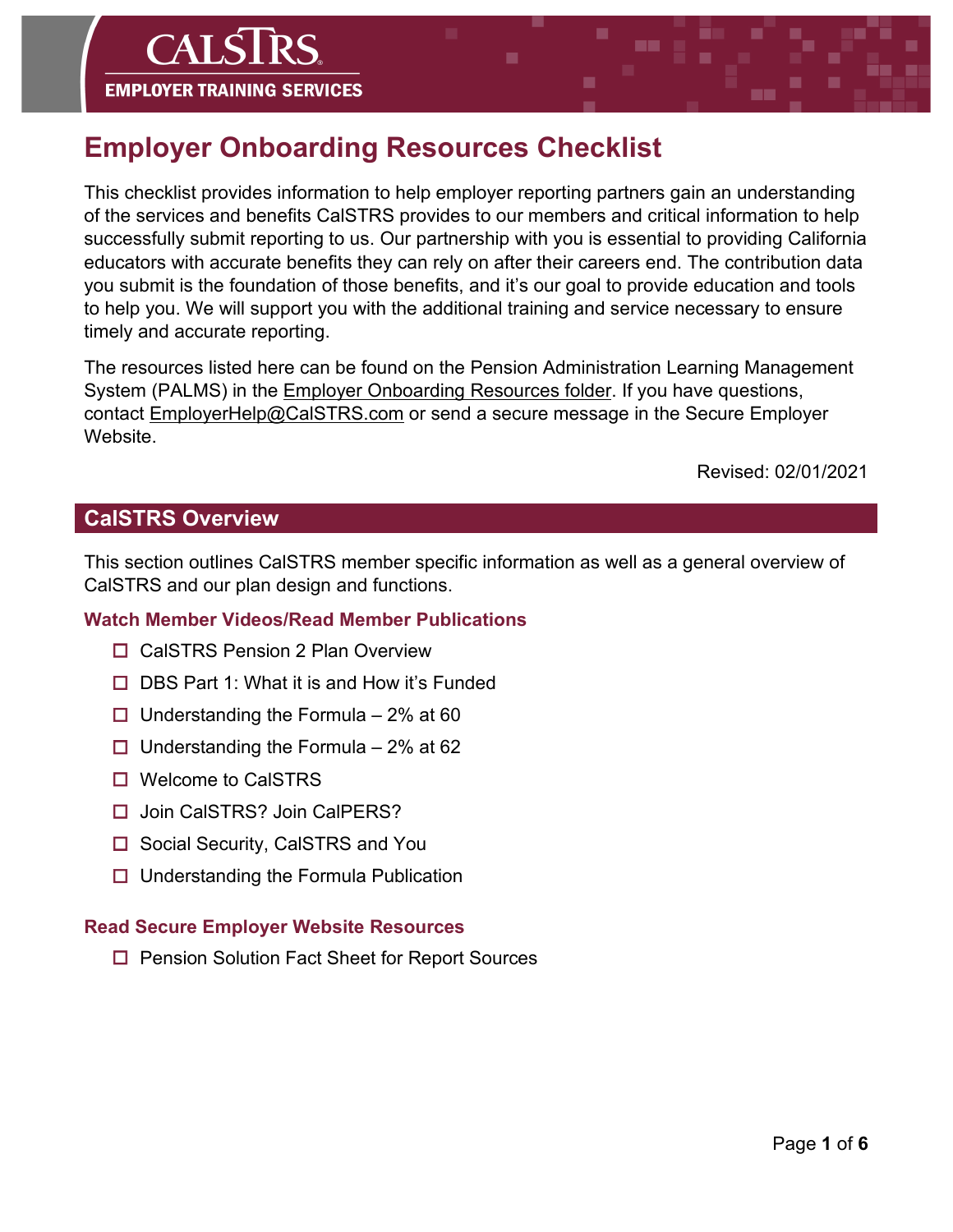# $CAIS$ **EMPLOYER TRAINING SERVICES**

## **Creditable Service**

This section covers the various sections of the law that outline what entities are considered employers, which types of service are eligible for CalSTRS coverage, and how service may be grandfathered as creditable service.

## **Read the Teachers' Retirement Law**

- □ Education Code 22131
- □ Education Code 22119.5
- □ Education Code 22119.6

#### **Read Employer Circulars and Directives**

- □ Employer Directive 2016-01
- □ Employer Directive 2016-04

#### **Review Other Online Resources**

- □ California Commission on Teacher Credentialing (CTC) Website
- □ Community College Board of Governors' Minimum Qualifications Handbook

#### **Watch Computer Based Trainings on PALMS**

 $\Box$  Creditable Service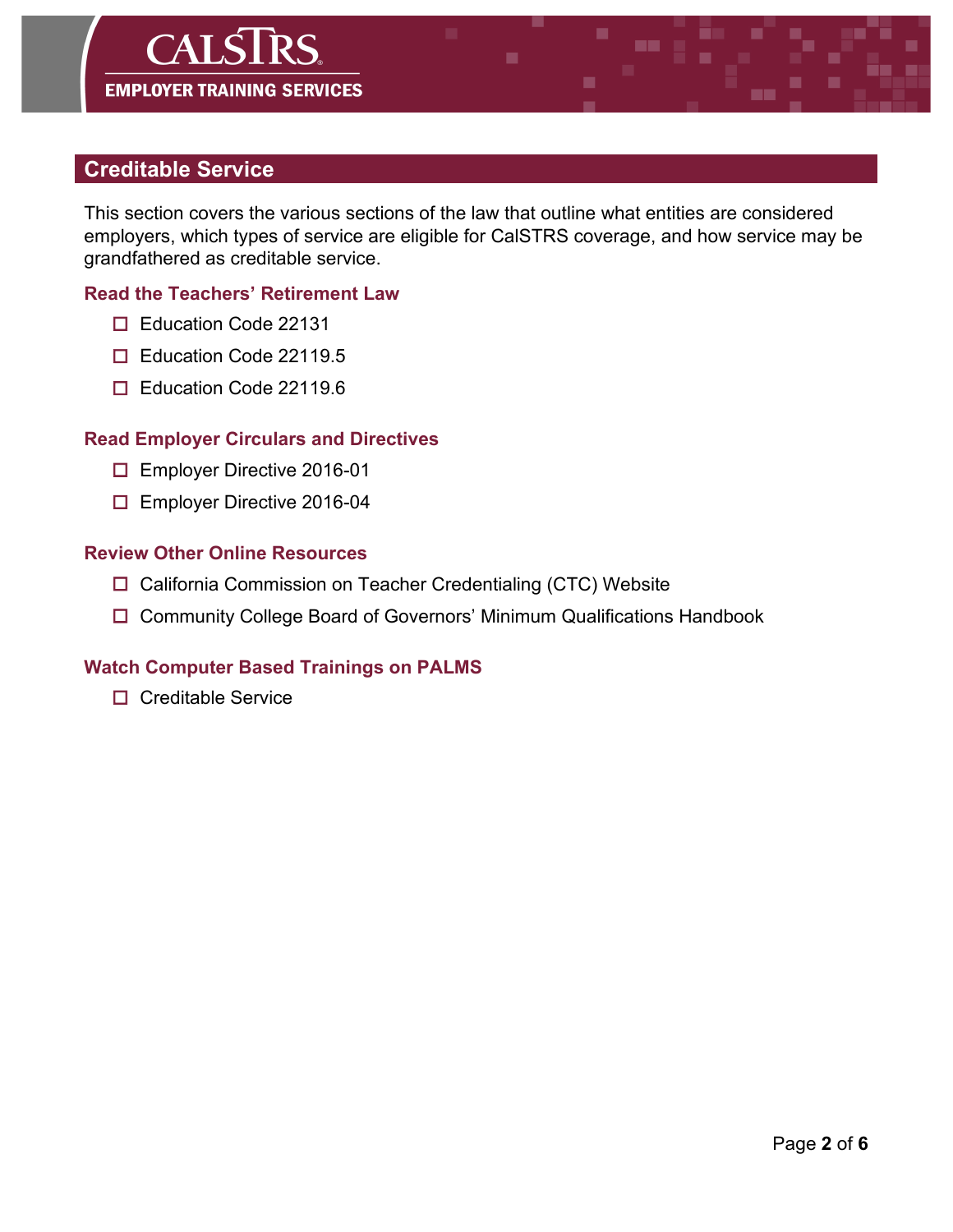## $CAIS$ DС **EMPLOYER TRAINING SERVICES**

## **Defined Benefit Membership**

This section outlines the eligibility factors for employees who mandate CalSTRS Defined Benefit Program coverage and for employees who permissively elect membership. This also includes the eligibility requirements of a retirement system election.

## **Read the Teachers' Retirement Law**

- □ Education Code Part 13 Chapter 10
- □ Education Code Part 13 Chapter 11
- □ Education Code 22455.5

#### **Read Employer Circulars and Directives**

- Employer Circular Volume 23-13 (2007)
- Employer Circular Volume 29-03 (2013)
- Employer Directive 2020-03

#### **Review Forms**

- *Permissive Membership* (ES 350)
- *Retirement System Election* (ES 372)

## **Watch Computer Based Trainings on PALMS**

 $\Box$  Defined Benefit Membership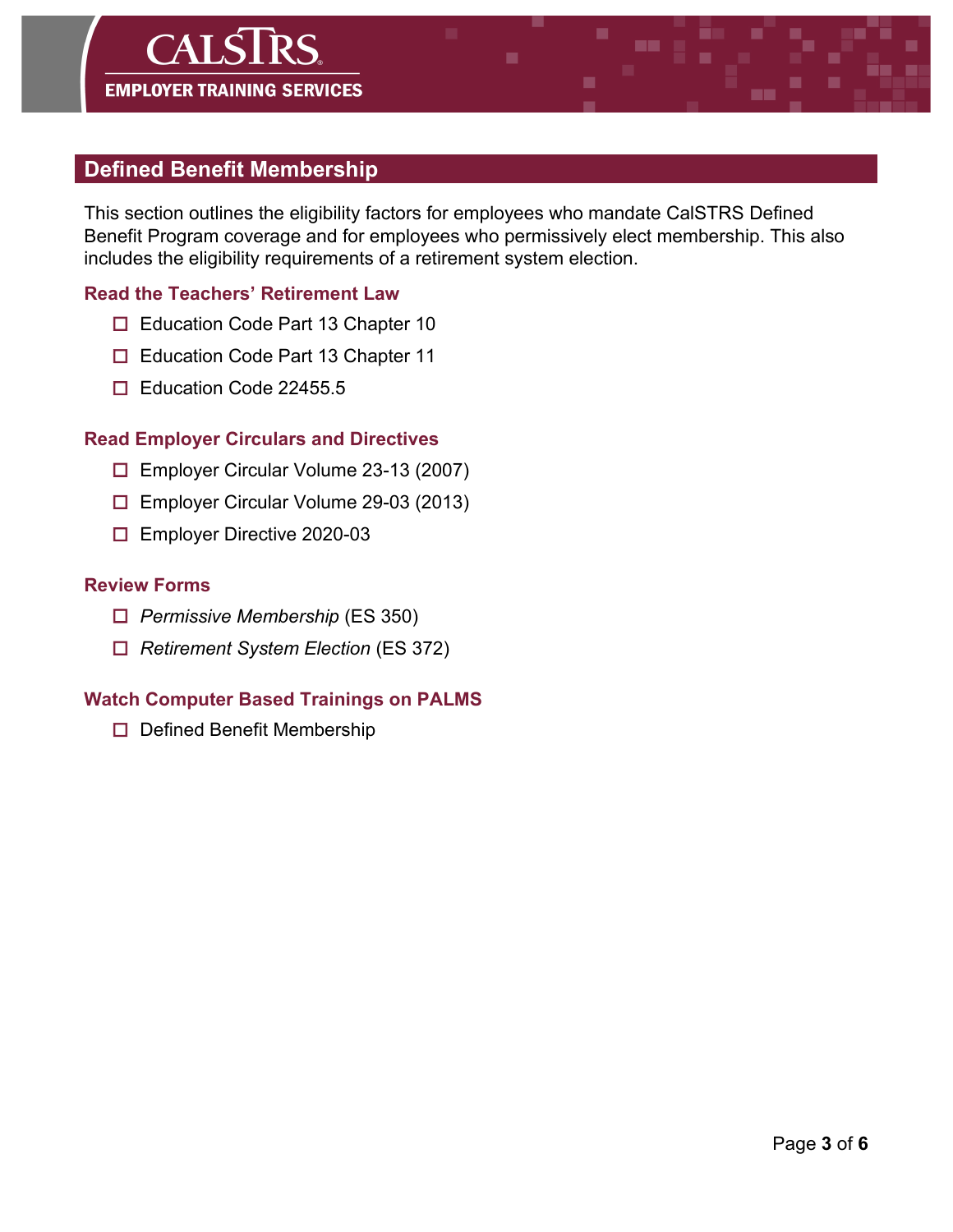# $CAI\overline{S}$ **EMPLOYER TRAINING SERVICES**

## **Creditable Compensation**

This section describes what earnings should be reported to CalSTRS based on the employee's benefit structure. This includes differences between CalSTRS 2% at 60 members and CalSTRS 2% at 62 members as well as the differences between salary and remuneration in addition to salary, also known as special pay.

٠

## **Read the Teachers' Retirement Law**

- □ Education Code 22112.5
- □ Education Code 22119.2
- □ Education Code 22119.3
- □ Education Code 22144.3
- □ California Code of Regulations Title 5 Division 3 27300-27602

## **Read Employer Circulars and Directives**

- Employer Circular Volume 25-05 (2009)
- Employer Circular Volume 27-02 (2011)
- □ Employer Directive 2012-07
- □ Employer Directive 2014-05
- □ Employer Directive 2015-03
- Employer Directive 2017-05

## **Watch Computer Based Trainings on PALMS**

□ Creditable Compensation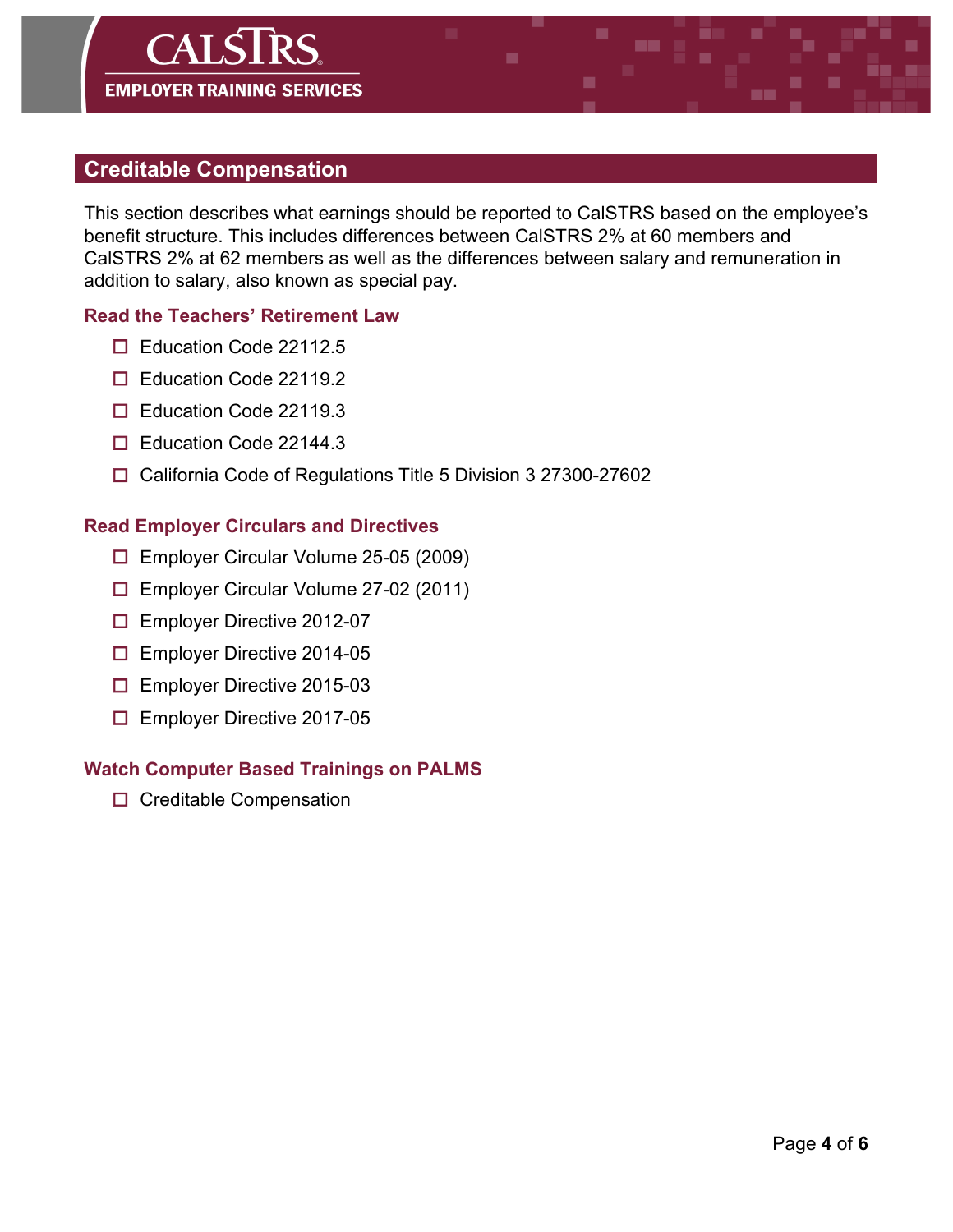## **Reduced Workload Program**

This section covers the eligibility factors for employees to participate in the Reduced Workload Program (RWP) and only applies to employers who have elected to offer RWP.

## **Read the Teachers' Retirement Law**

Education Code 22713

## **Read Employer Circulars and Directives**

- Employer Circular Volume 27-03 (2011)
- □ Employer Directive 2017-07

#### **Review Forms**

*Reduced Workload Program Eligibility Certification* (ES 1161)

## **Watch Computer Based Trainings on PALMS**

□ Reduced Workload Program